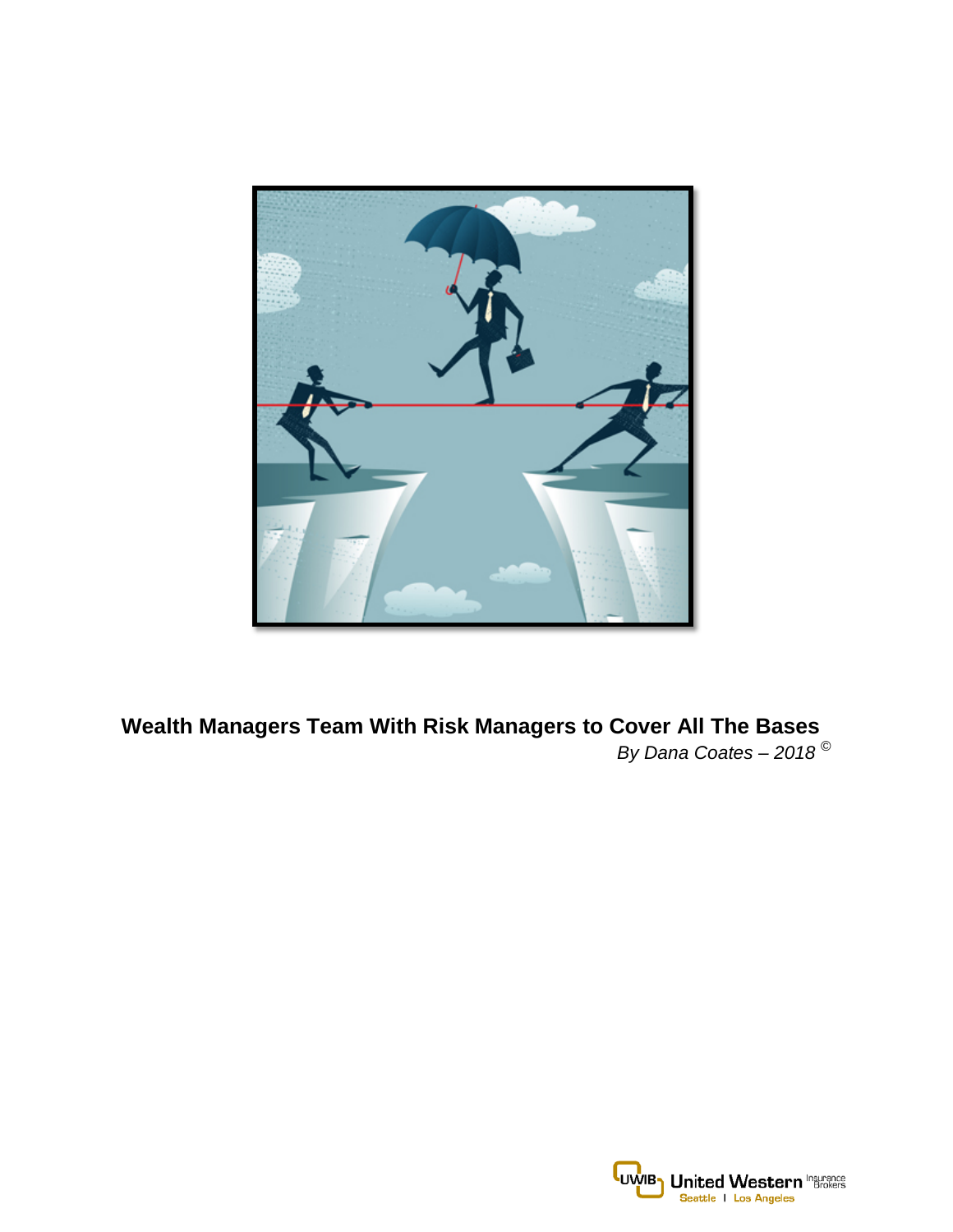

# **Wealth Managers Can Innocently Overlook Key Risks Of Their Clients**

Wealth Managers handle a multitude of tasks for their clients, however, advising clients on proper insurance coverage is not typically something they take on with enthusiasm. That is unfortunate because some of the assets for which Wealth Managers are responsible need to be correctly insured.

What if, for no fault of the Wealth Manager, a huge chunk of a client's physical assets were lost, overnight, as the result of an unexpected, uncontrollable and uninsured liability? Such a loss would directly impact the client, but it would also impact the Wealth Manager's firm and perhaps others.

### **Risk Managers Can Help**

The good news is that Wealth Managers are not expected to tackle this problem singlehandedly. An experienced Risk Manager can help by navigating the complex task of obtaining proper coverage for these risks.

The assets for which Wealth Managers are responsible exist as the result of



someone's effort, it may be old money or new money, but somebody has built the asset that is being managed. It is that asset's [physical safety and security](http://uwib.com/Why-Confidentiality-Agreements-Are-A-Must) which is the focus of a Risk Manager. There are many ways assets can be eroded, which is why a thorough and strategic evaluation is so important to those with substantial wealth. Where appropriate, risk can be shifted to the shoulders of a third party either through contractual agreement or the use of insurance.

Some of today's most experienced Wealth Managers team with Risk Managers to see that insurance adequately protects physical assets and intangible liabilities. Doing so can be both a wise and cost-efficient decision in protecting client portfolios. For example, the cost of properly and legitimately insuring \$100 million at risk might be as little as \$90,000.

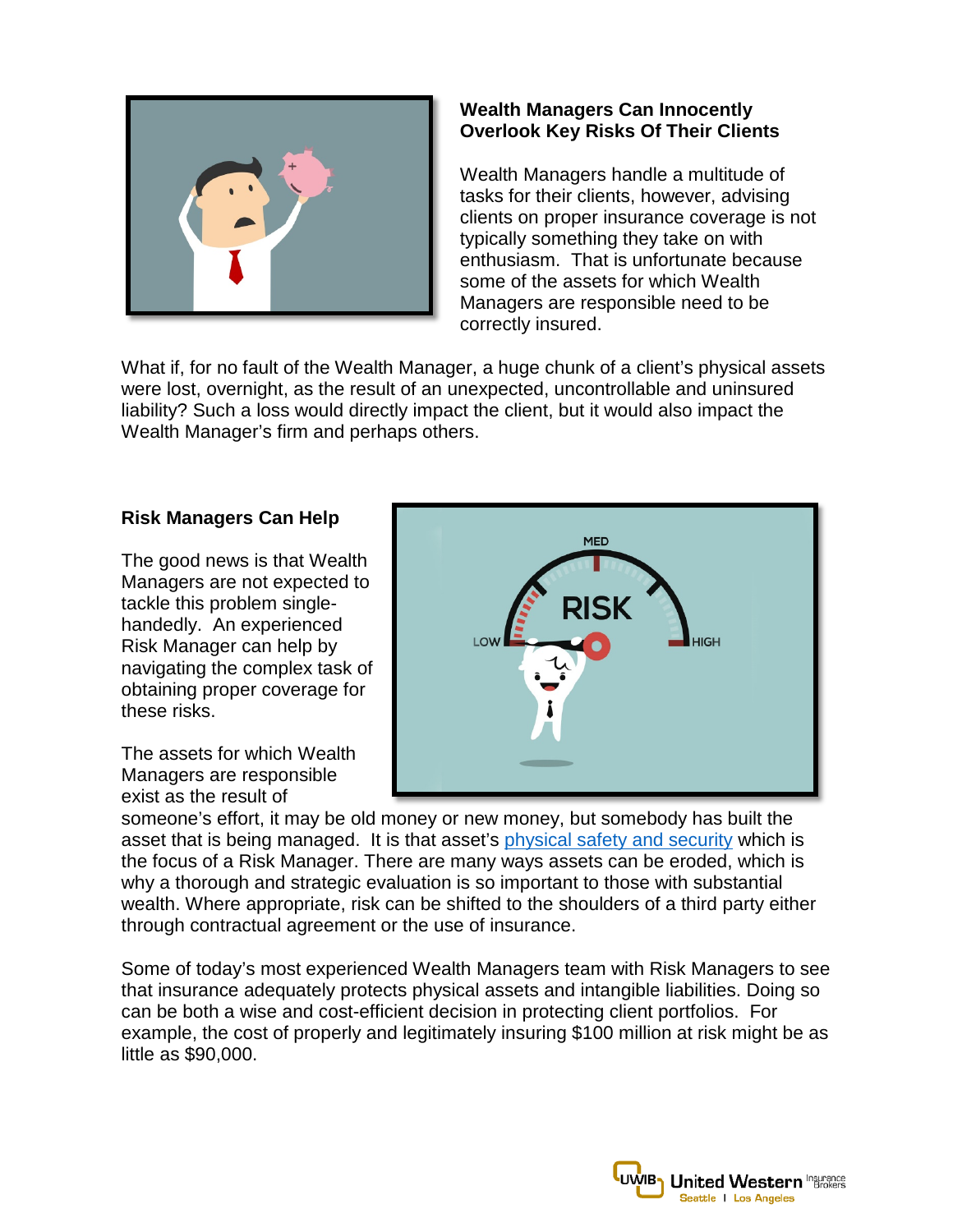

**Five Reasons Wealth Managers Shy Away From Discussing P&C Insurance** Here are five reasons Wealth Managers give for not interrupting the insurance relationships their clients currently have in place;

*First, we are concerned that if we refer an insurance representative to review our client's casualty insurance portfolio, the insurance representative might do something that is offensive to our client, which could alienate us from our client. It seems as though there are so many "self-serving" insurance people out there, and as good an idea as this service may be, we just don't want to risk the relationship to someone that has a lot less invested in the deal. Let's face it; we don't want to be embarrassed by some guy trying to sell our multi-million dollar client a homeowner's policy.*

This can be a very real concern because there are so few sufficiently prepared insurance people qualified to consult in this specialized arena. Through a thoughtful vetting process, Wealth Management firms can identify qualified insurance people. By supplying this solution, Wealth Managers aid their clients to receive qualified independent reviews that can result in adjustments that fortify what may already be in place.

### *Second, reviewing my client's personal or business insurance "isn't really an area I'm expected to focus upon or in which I have much experience, expertise or comfort."*

You're right – property & casualty Risk Management is very different from the focused area of financial and investment management in which most investment counsels are proficient. Your clients rely on you to provide them, by enlarge, with investment advice, period. The "period" seems too strident and might turn off those who feel they offer more comprehensive Wealth Management services than just investment advice. This sometimes may involve life insurance, long-term care insurance, annuities and other similar vehicles that assist your client in meeting the goals upon which you and they have agreed.

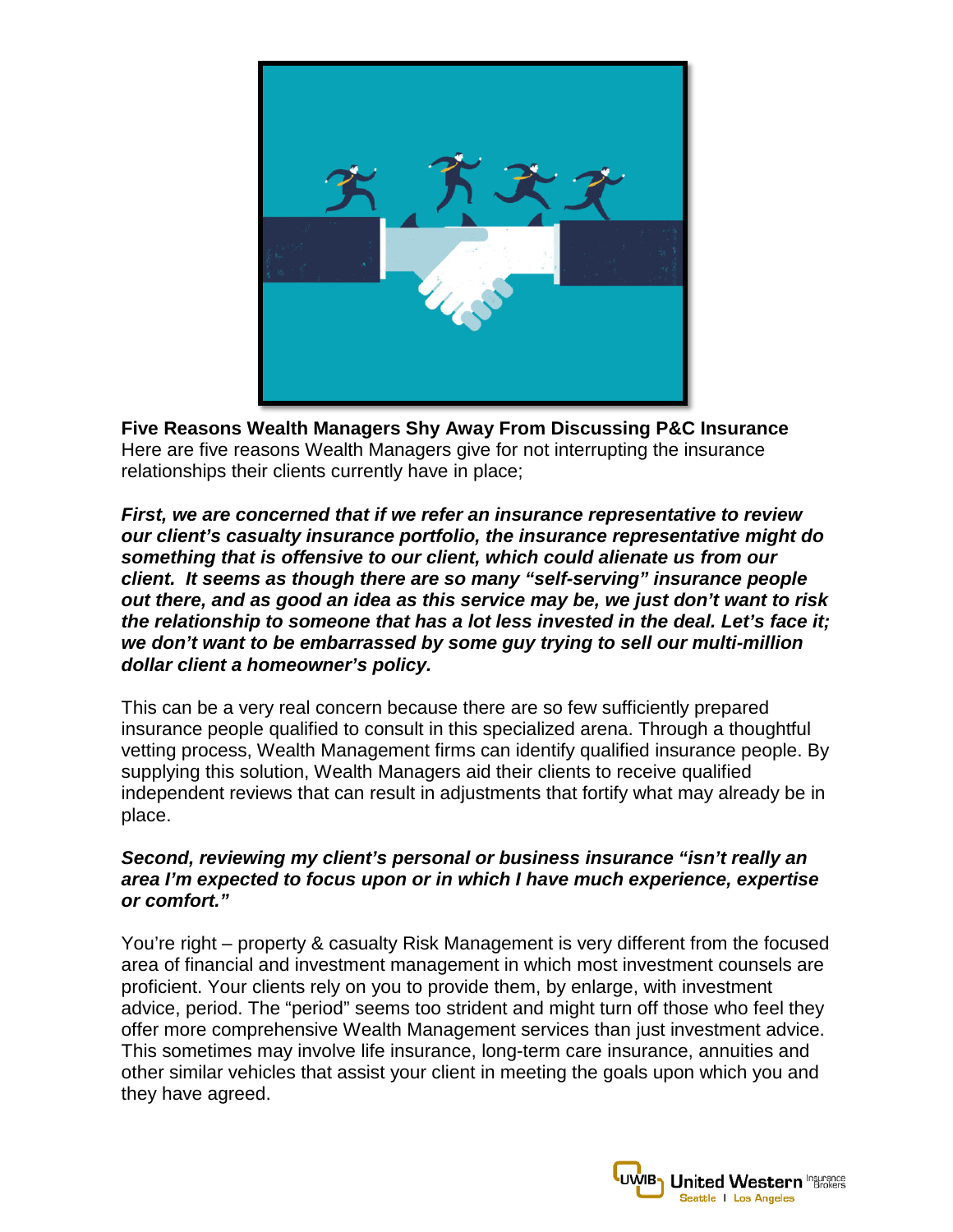But who are they relying upon to help them deflect direct risk through public liability and property damage, or in the case of professionals, Error's & Omission's Liability? And what about your high profile clients who also serve on non-profit or public boards as directors, officers or trustees?

Often overlooked by some in the Wealth Management profession, are the very real direct financial risks associated with an improperly structured private property & casualty Risk Management strategy.

## *Third, my client tells me that their" Farmer's, AAA, Allstate, State Farm, GEICO, 21st Century, or AIG agent handles all their personal insurance", they don't need another insurance salesman knocking on their door.*

Let's look at this from a Wealth Management perspective. Would you recommend that a typical trader manage your client's wealth? Of course not. The education you've received, formally and in the trenches, and the professional designations you've earned through experience and continuing education, represent some of the tools which differentiate you. On top of that, your need for flexibility and fast movement to maintain the integrity of the wealthy's risk protection strategy is exponentially different than that of main street America.

As in your industry, the property & casualty insurance industry has its share of the Average Joe order takers and price bidders. But your clients expect and deserve better, and it's important that you direct them to the kinds of advisors that will operate with the same care and consideration by which you operate and at the same level of professionalism.

### *Fourth, if I were to refer a "risk manager" or an "insurance person," they could act in a manner that might result in liability to my Wealth Management firm.*

Selecting the right property & casualty risk manager with whom to partner on complex projects is as important a process as selecting the right lawyer, wealth manager, or banker.

You start by meeting them and getting to know how they carry themselves but you also need to be certain that they have a good professional history and are practical in how they conduct themselves.

Like your firm, a competent property & casualty expert is going to have at least \$10 million in professional liability protection. This pre-qualification means that, besides having the right disposition to interact with you and your client base, they also have become established sufficiently and are operating with the proper safety nets in place.

### *Fifth, I don't know or trust any property & casualty risk managers who specialize in serving the people with the kind of wealth that I handle for my clients.*

If you have read this far you may have begun to recognize that you have access to at least one such resource, let's meet and see if there's a natural connection.